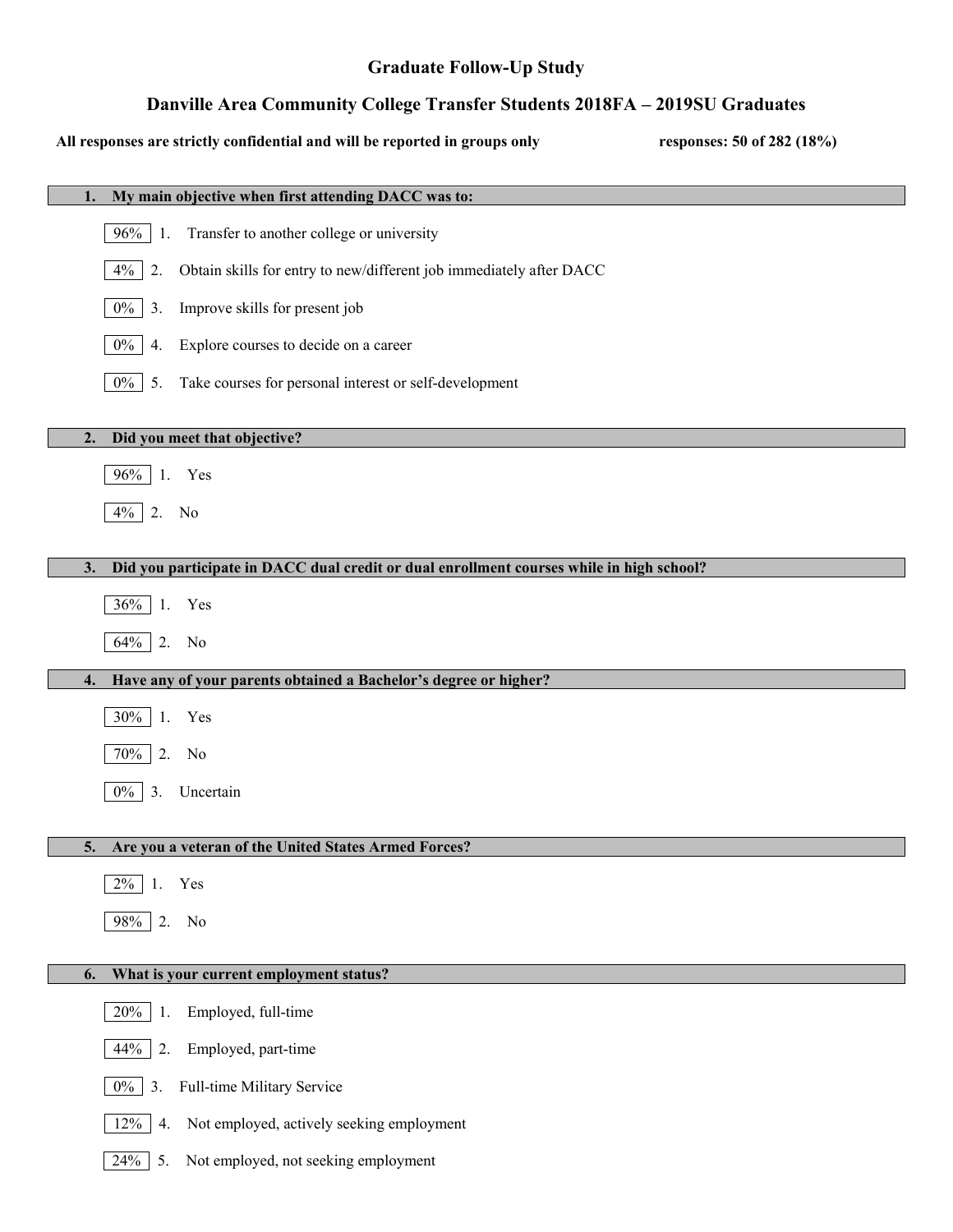| What range best depicts your current student loan debt?                                                                                                                                                                                                                                                                                                                                                                                                                                                                 |
|-------------------------------------------------------------------------------------------------------------------------------------------------------------------------------------------------------------------------------------------------------------------------------------------------------------------------------------------------------------------------------------------------------------------------------------------------------------------------------------------------------------------------|
| I do not have student loan debt<br>56%<br>-1.                                                                                                                                                                                                                                                                                                                                                                                                                                                                           |
| <b>Under \$5,000</b><br>18%<br>2.                                                                                                                                                                                                                                                                                                                                                                                                                                                                                       |
| \$5,000-\$10,000<br>16%<br>3.                                                                                                                                                                                                                                                                                                                                                                                                                                                                                           |
| \$10,001-\$20,000<br>$6\%$<br>4.                                                                                                                                                                                                                                                                                                                                                                                                                                                                                        |
| \$20,0001-\$30,000<br>$4\%$<br>5.                                                                                                                                                                                                                                                                                                                                                                                                                                                                                       |
| Over \$30,000<br>$0\%$<br>6.                                                                                                                                                                                                                                                                                                                                                                                                                                                                                            |
| Is it your goal to be living in Vermilion County area ten years from now?<br>8.                                                                                                                                                                                                                                                                                                                                                                                                                                         |
|                                                                                                                                                                                                                                                                                                                                                                                                                                                                                                                         |
| $30\%$ 1.<br>Yes                                                                                                                                                                                                                                                                                                                                                                                                                                                                                                        |
| 70% 2. No                                                                                                                                                                                                                                                                                                                                                                                                                                                                                                               |
|                                                                                                                                                                                                                                                                                                                                                                                                                                                                                                                         |
| What is your current educational status?<br>9.                                                                                                                                                                                                                                                                                                                                                                                                                                                                          |
| Currently enrolled at a 4-year college or university<br>$60\%$<br>1.                                                                                                                                                                                                                                                                                                                                                                                                                                                    |
| Currently enrolled at a different 2-year college<br>2.<br>$10\%$                                                                                                                                                                                                                                                                                                                                                                                                                                                        |
| Currently enrolled at DACC<br>14%<br>3.                                                                                                                                                                                                                                                                                                                                                                                                                                                                                 |
| Have not enrolled at a college or university since graduating from DACC<br>14%<br>4.                                                                                                                                                                                                                                                                                                                                                                                                                                    |
| Have been enrolled in a college or university since leaving, but not currently<br>$2\%$<br>5.                                                                                                                                                                                                                                                                                                                                                                                                                           |
| If you have not enrolled in a college or university since graduating please proceed to question 15                                                                                                                                                                                                                                                                                                                                                                                                                      |
| 10. If attending college elsewhere, what college or university are you attending?                                                                                                                                                                                                                                                                                                                                                                                                                                       |
| Franklin University, Eastern Illinois University, Arizona State University, Indiana State University, Illinois<br>1.<br>State University, Eastern Illinois University, Southern New Hampshire University, Greenville University,<br>Governor State University, University of Illinois, Lakeview College of Nursing, Western Illinois University,<br>Heartland Community College, Mount Mercy University, Southern Illinois University, IUPUI, Purdue<br>University, Grand Canyon University, University of Indianapolis |
| 11. What is your program of study?                                                                                                                                                                                                                                                                                                                                                                                                                                                                                      |
| Human Resource Management-2, Psychology-3, Communications, Language Pathology, Business<br>1.<br>Administration-2, Biological Sciences, Early Childhood Education, Environmental Biology, Education-3,<br>Anthropology, Natural Resources-2, AgriBusiness-2, Nursing-3, Accounting, Public Policy, Physical Therapy<br>Assistant, Photography, Sports Management, Forestry, Food Science, Management-2, General Studies,<br><b>History, Business, Criminal Justice</b>                                                  |
| 12. What is your enrollment status?                                                                                                                                                                                                                                                                                                                                                                                                                                                                                     |
| Full-time<br>$66\%$   1.                                                                                                                                                                                                                                                                                                                                                                                                                                                                                                |

10% 2. Part-time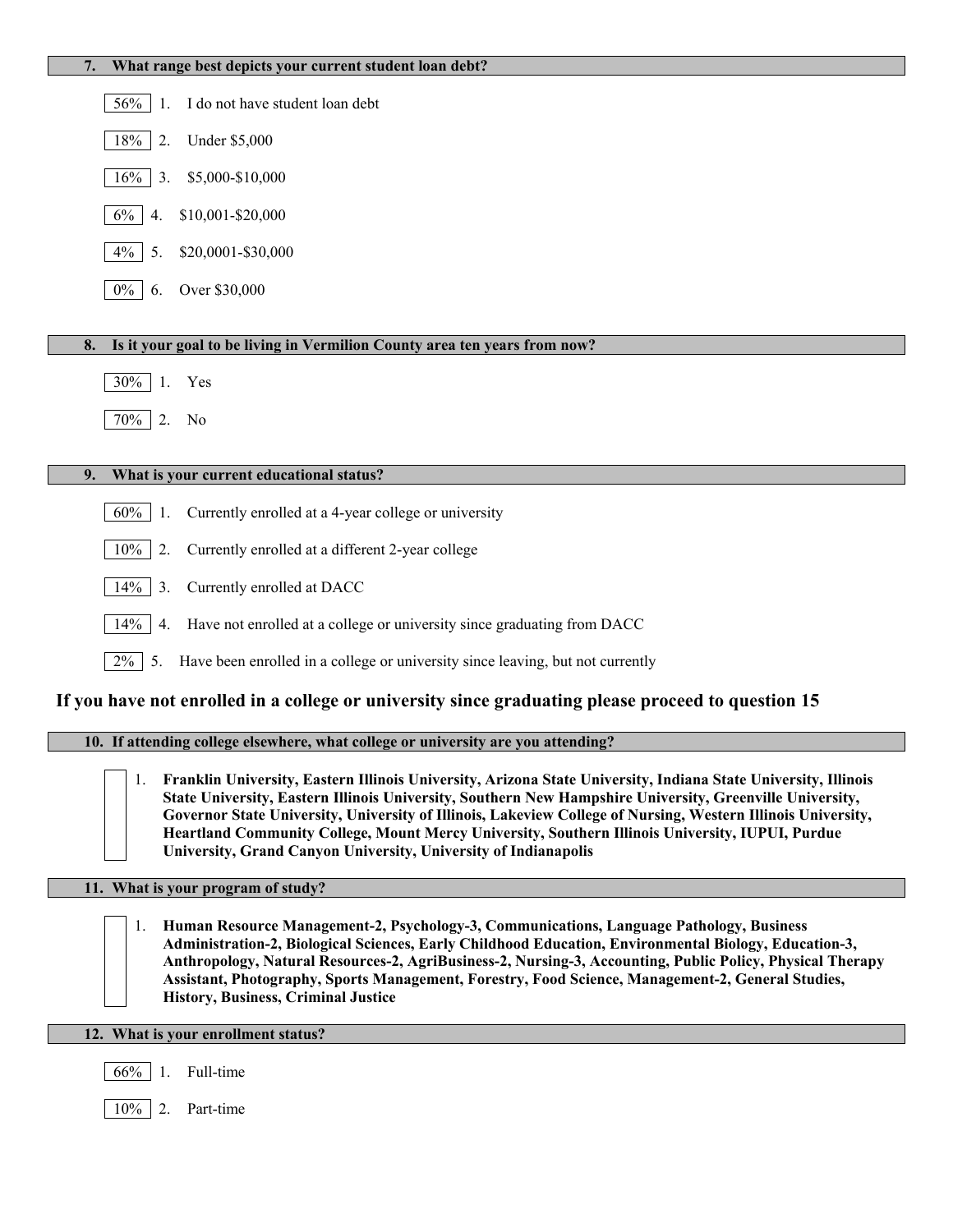### **13. Think back on your expectations, please describe the number of DACC courses that were eligible to be transferred to your current institution:**

| 72% |  | As expected |
|-----|--|-------------|
|-----|--|-------------|

- $\begin{array}{|c|c|} \hline 6\% & 2. &$  Less than expected
- 6% 3. Not applicable

|  | $\boxed{0\%}$ 4. If less, please explain: |  |
|--|-------------------------------------------|--|
|--|-------------------------------------------|--|

#### **14. Overall how helpful was your education at DACC in providing you with the knowledge and skills that you need to be successful in the coursework at your current institution**

- 60% 1. Very Helpful
- 36% 2. Somewhat Helpful
- 0% 3. Not helpful
- 0% 4. Not at all helpful

### **15. My studies at DACC helped me to improve my:**

|    |                                                   |           |          | 4-Very    | 3-Somewhat | 2-Somewhat   | 1-Verv       |
|----|---------------------------------------------------|-----------|----------|-----------|------------|--------------|--------------|
|    |                                                   |           |          | satisfied | satisfied  | dissatisfied | dissatisfied |
| a. | Commun. skills (written, oral, listening, visual) | satis 95% | ave 3.49 | 44%       | 34%        | $4\%$        | $0\%$        |
| b. | Critical inquiry and problem solving abilities    | 92%       | 3.55     | 62%       | 28%        | 8%           | $0\%$        |
| c. | Technological competence                          | $100\%$   | 3.47     | 46%       | 52%        | $0\%$        | $0\%$        |
|    | Cultural awareness and social skills              | 96%       | 3.39     | 42%       | 52%        | $4\%$        | $0\%$        |

## **16. Throughout my studies at DACC:**

|    |                                                                              |                       |      | 4-Very<br>satisfied | 3-Somewhat<br>satisfied | 2-Somewhat<br>dissatisfied | $1-V$ ery<br>dissatisfied |
|----|------------------------------------------------------------------------------|-----------------------|------|---------------------|-------------------------|----------------------------|---------------------------|
| a. | I was generally satisfied with the variety of courses offered                | satis $90\%$ ave 3.39 |      | 48%                 | 40%                     | $10\%$                     | $0\%$                     |
| b. | In general, I found the courses to be intellectually stimulating             | 90%                   | 3.43 | 52%                 | 36%                     | 10%                        | 0%                        |
| c. | I could always sign up for the classes required in my major                  | 90%                   | 3.39 | 48%                 | 40%                     | 10%                        | $0\%$                     |
| d. | I had the opportunity to interact with faculty outside of class              | 88%                   | 3.57 | 68%                 | 18%                     | 12%                        | $0\%$                     |
| e. | was generally satisfied with the quality of instruction in my classes $82\%$ |                       | 3.35 | 52%                 | 28%                     | 18%                        | $0\%$                     |
|    | Utilizing technology was essential to success in my coursework               | 94%                   | 3.41 | 46%                 | 46%                     | 6%                         | $0\%$                     |

#### **17. While at DACC how satisfied were you with the following:**

|                                      |           |          | 4-Verv    | 3-Somewhat | 2-Somewhat   | 1-Verv       |
|--------------------------------------|-----------|----------|-----------|------------|--------------|--------------|
|                                      |           |          | satisfied | satisfied  | dissatisfied | dissatisfied |
| Content with field of study courses  | satis 92% | ave 3.39 | 46%       | 44%        | 8%           | $0\%$        |
| Content with other courses           | 88%       | 3.37     | 48%       | 38%        | 12%          | $0\%$        |
| Lecture and lac experience           | 96%       | 3.37     | 40%       | 54%        | $4\%$        | $0\%$        |
| Equipment, facilities, and materials | 92%       | 3.37     | 44%       | 46%        | 8%           | $0\%$        |
| Preparation for future education     | 94%       | 3.45     | 50%       | 42%        | 6%           | $0\%$        |